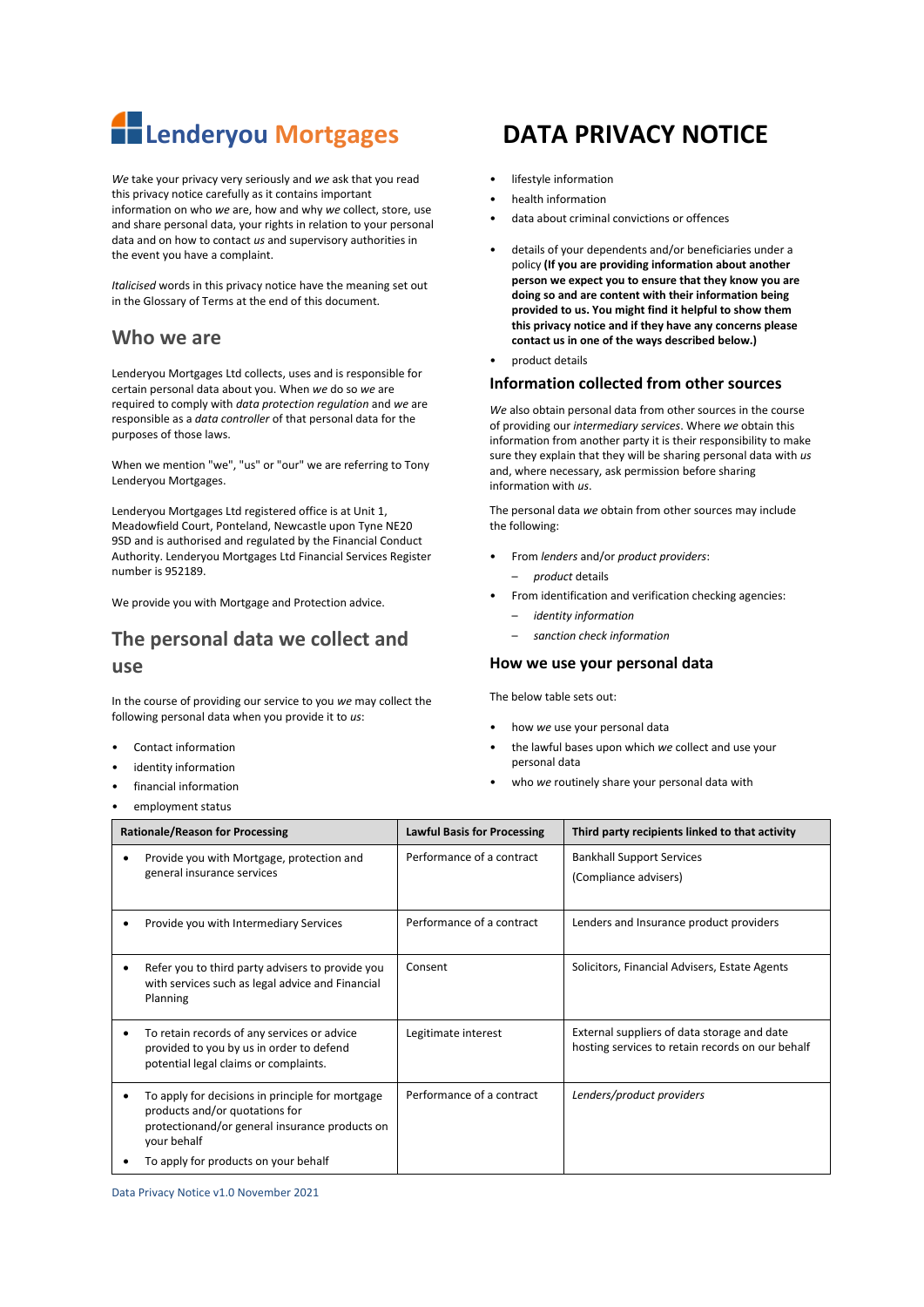### **Special category data**

Certain types of personal data are considered more sensitive and so are subject to additional levels of protection under data protection legislation. These are known as 'special categories of data' and include data concerning your health, racial or ethnic origin, genetic data and sexual orientation. Data relating to criminal convictions or offences is also subject to additional levels of protection.

*We* may process:

- *health information* and *lifestyle information* when providing *intermediary services* in relation to a protection insurance product
- Criminal conviction or offence information when providing *intermediary services* in relation to a general insurance product

In addition to the lawful basis for processing this information set out in the above table, *we* will be processing it either (i) for the purpose of advising on, arranging or administering an insurance contract or (ii) for the establishment, exercise or defence of legal claims.

In the course of our activities relating to the prevention, detection and investigation of financial crime, *we* may process criminal conviction or offence information. Where *we* do so, in addition to the lawful basis for processing this information set out in the above table, *we* will be processing it for the purpose of compliance with regulatory requirements relating to unlawful acts and dishonesty.

### **Marketing**

*We* may use personal data we hold about you to help *us* identify, tailor and provide you with details of products and services from *us* that may be of interest to you. *We* will only do so where we have obtained your consent and then have a legitimate business reason to do this and will do so in accordance with any marketing preferences you have provided to *us*.

In addition, where you provided your consent, *we* may provide you with details of products and services of third parties where they may be of interest to you.

You can opt out of receiving marketing at any time. If you wish to amend your marketing preferences please contact us:

By phone: 01661 821155

By email: info@tlmortgages.co.uk

By Post: Unit 1 Meadowfield Court, Ponteland, Newcastle upon Tyne NE20 9SD

In addition, you can opt out of receiving marketing at any time by replying to a marketing email and requesting no further contact.

## **Whether information has to be provided by you, and if so why**

*We* will tell you if providing some personal data is optional, including if *we* ask for your consent to process it. In all other cases you must provide your personal data in order for *us* to provide you with *intermediary services*.

### **How long your personal data will be kept**

We will hold your personal data for differing periods of time depending upon the reason we have for processing it. These retention periods are set out below.

| <b>Type of Record</b>                              | <b>Retention Period</b>                        |
|----------------------------------------------------|------------------------------------------------|
| Initial enquiries that do not<br>proceed           | We will delete you records<br>within 12 months |
| Mortgage, Protection and<br>General Insurance date | Indefinitely                                   |

# **Transfer of your information out of the EEA**

We may transfer your personal data to the following which are located outside the European Economic Area (EEA) as follows:

• We hold data on Dropbox who have servers both in the EU and USA.

Such countries do not have the same data protection laws as the United Kingdom and EEA. Whilst the European Commission has not given a formal decision that The USA provides an adequate level of data protection similar to those which apply in the United Kingdom and EEA. Dropbox have confirmed that any transfer of your personal data will be subject to equal protection under GDPR whither hosted in the USA or EEA

To obtain a copy of Dropbox's GDPR position please go to; [https://www.dropbox.com/en\\_GB/security/GDPR](https://www.dropbox.com/en_GB/security/GDPR)

You have a right to ask *us* for more information about the safeguards *we* have put in place as mentioned above. To learn more, please see 'Your rights' below.

# **Your rights**

You have legal rights under *data protection regulation* in relation to your personal data. These are set out under the below headings:

- To access personal data
- To correct / erase personal data
- To restrict how *we* use personal data
- To object to how *we* use personal data
- To ask *us* to transfer personal data to another organisation
- To object to automated decisions
- To understand how *we* protect information transferred outside Europe
- To find out more about how *we* use personal data

*We* may ask you for proof of identity when making a request to exercise any of these rights. *We* do this to ensure *we* only disclose information or change your details where *we* know *we* are dealing with the right individual.

*We* will not ask for a fee, unless *we* think your request is unfounded, repetitive or excessive. Where a fee is necessary, *we* will inform you before proceeding with your request.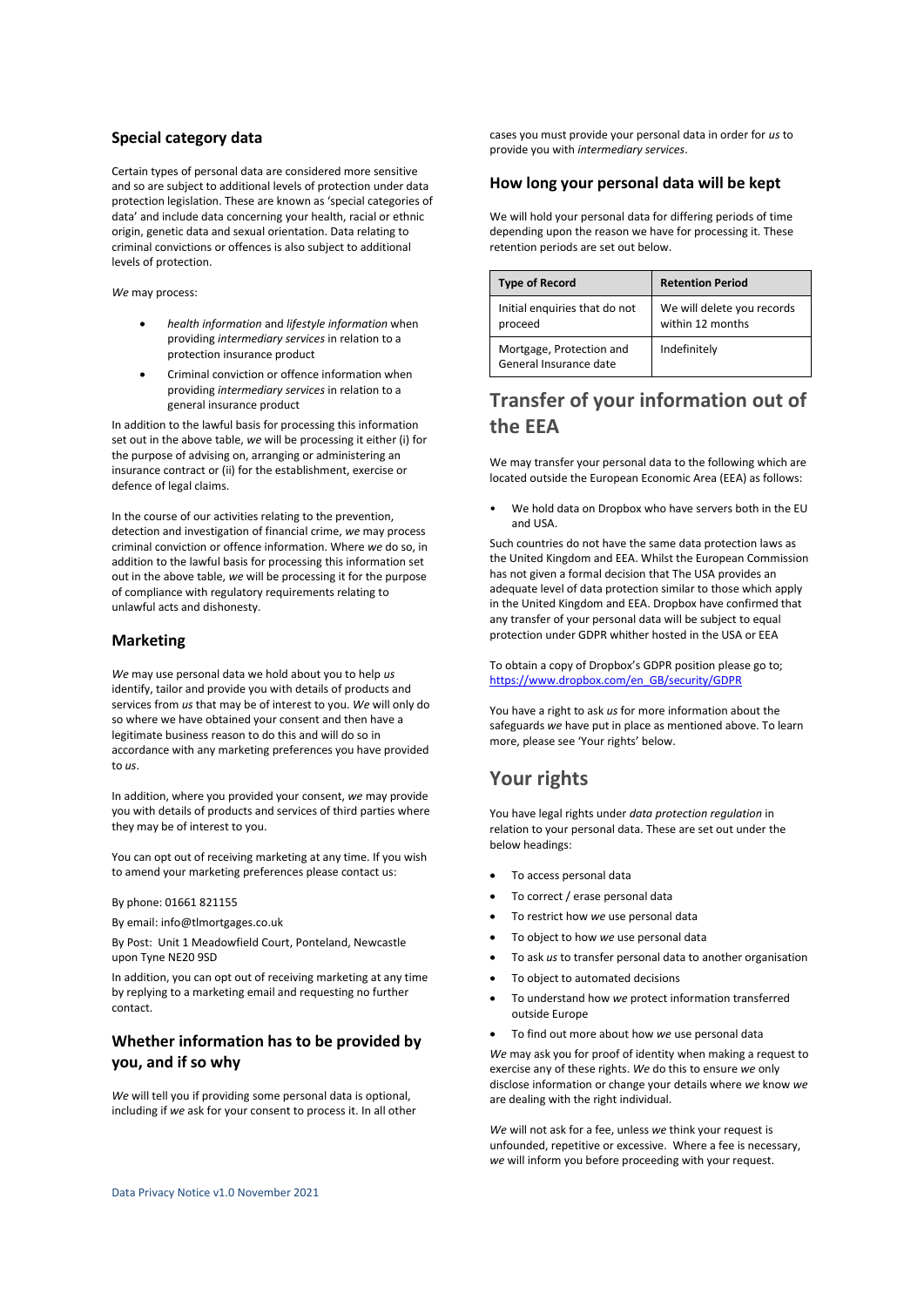*We* aim to respond to all valid requests within one month. It may however take us longer if the request is particularly complicated or you have made several requests. *We* will always let you know if *we* think a response will take longer than one month. To speed up *our* response, *we* may ask you to provide more detail about what you want to receive or are concerned about.

*We* may not always be able to fully address your request, for example if it would impact the duty of confidentiality *we* owe to others, or if *we* are otherwise legally entitled to deal with the request in a different way.

#### *To access personal data*

You can ask *us* to confirm whether or not *we* have and are using your personal data. You can also ask to get a copy of your personal data from *us* and for information on how *we* process it.

#### *To rectify / erase personal data*

You can ask that *we* rectify any information about you which is incorrect. *We* will be happy to rectify such information but would need to verify the accuracy of the information first.

You can ask that *we* erase your personal data if you think *we* no longer need to use it for the purpose *we* collected it from you.

You can also ask that *we* erase your personal data if you have either withdrawn your consent to *us* using your information (if *we* originally asked for your consent to use your information), or exercised your right to object to further legitimate use of your information, or where *we* have used it unlawfully or where *we* are subject to a legal obligation to erase your personal data.

*We* may not always be able to comply with your request, for example where *we* need to keep using your personal data in order to comply with *our* legal obligation or where *we* need to use your personal data to establish, exercise or defend legal claims.

#### *To restrict our use of personal data*

You can ask that *we* restrict *our* use of your personal data in certain circumstances, for example

- where you think the information is inaccurate and *we* need to verify it;
- where *our* use of your personal data is not lawful but you do not want *us* to erase it;
- where the information is no longer required for the purposes for which it was collected but *we* need it to establish, exercise or defend legal claims; or
- where you have objected to *our* use of your personal data but *we* still need to verify if *we* have overriding grounds to use it.

*We* can continue to use your personal data following a request for restriction where *we* have your consent to use it; or *we* need to use it to establish, exercise or defend legal claims, or *we* need to use it to protect the rights of another individual or a company.

#### *To object to use of personal data*

You can object to any use of your personal data which *we* have justified on the basis of our legitimate interest, if you believe your fundamental rights and freedoms to data protection

Data Privacy Notice v1.0 November 2021

outweigh *our* legitimate interest in using the information. If you raise an objection, *we* may continue to use the personal data if *we* can demonstrate that *we* have compelling legitimate interests to use the information.

#### *To request a transfer of personal data*

You can ask *us* to provide your personal data to you in a structured, commonly used, machine-readable format, or you can ask to have it transferred directly to another *data controller* (e.g. another company).

You may only exercise this right where *we* use your personal data in order to perform a contract with you, or where *we* asked for your consent to use your personal data. This right does not apply to any personal data which *we* hold or process outside automated means.

#### *To contest decisions based on automatic decision making*

If *we* made a decision about you based solely by automated means (i.e. with no human intervention), and the decision made by *us* produces a legal effect concerning you, or significantly affects you, you may have the right to contest that decision, express your point of view and ask for a human review. These rights do not apply where *we* are authorised by law to make such decisions and have adopted suitable safeguards in *our* decision making processes to protect your rights and freedoms.

#### *To obtain a copy of our safety measures for transfers outside of Europe*

You can ask for a copy of, or reference to, the safeguards *we* have put in place when your personal data is transferred outside of the European Economic Area. *We* are not required to share details of these safeguards where sharing such details would affect *our* commercial position, or create a security risk.

#### *You can contact us for more information*

If you are not satisfied with the level of information provided in this privacy notice, you can ask *us* about what personal data *we* have about you, what *we* use your information for, who *we* disclose your information to, whether *we* transfer it abroad, how *we* protect it, how long *we* keep it for, what rights you have, how you can make a complaint, where *we* got your data from and whether *we* have carried out any automated decision making using your personal data.

If you would like to exercise any of the above rights, please:

- email or write to Tony Lenderyou at tony@lenderyoumortgages.co.uk or Unit 1, Meadowfield Court, Ponteland, Newcastle upon Tyne NE20 9UY;
- let us have enough information to identify you, e.g. name, address, date of birth;
- let us have proof of your identity and address (a copy of your driving licence or passport and a recent utility or credit card bill); and
- let us know the information to which your request relates.

## **Keeping your personal data secure**

*We* have appropriate security measures in place to prevent personal data from being accidentally lost, or used or accessed in an unauthorised way. *We* limit access to your personal data to those who have a genuine business need to know it. Those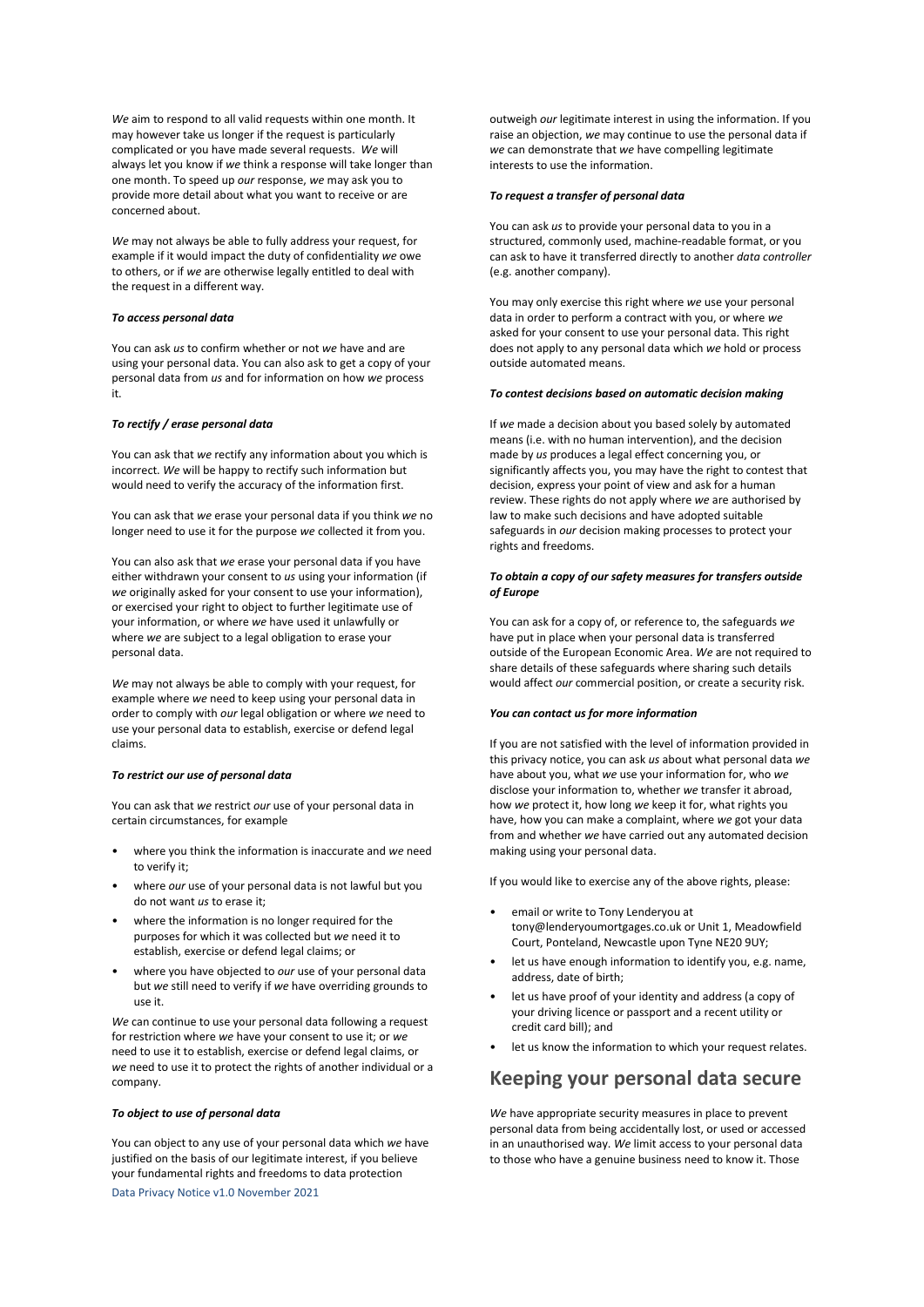processing your information will do so only in an authorised manner and are subject to a duty of confidentiality.

*We* also have procedures in place to deal with any suspected data security breach. *We* will notify you and any applicable regulator of a suspected data security breach where *we* are legally required to do so.

# **Our supervisory authority**

If you are not happy with the way *we* are handling your information, you have a right to lodge a complaint with the Information Commissioners Office. It has enforcement powers and can investigate compliance with *data protection regulation* (www.ico.org.uk).

We ask that you please attempt to resolve any issues with us before the ICO.

## **How to contact us**

Please contact Tony Lenderyou if you have any questions about this privacy notice or the information *we* hold about you.